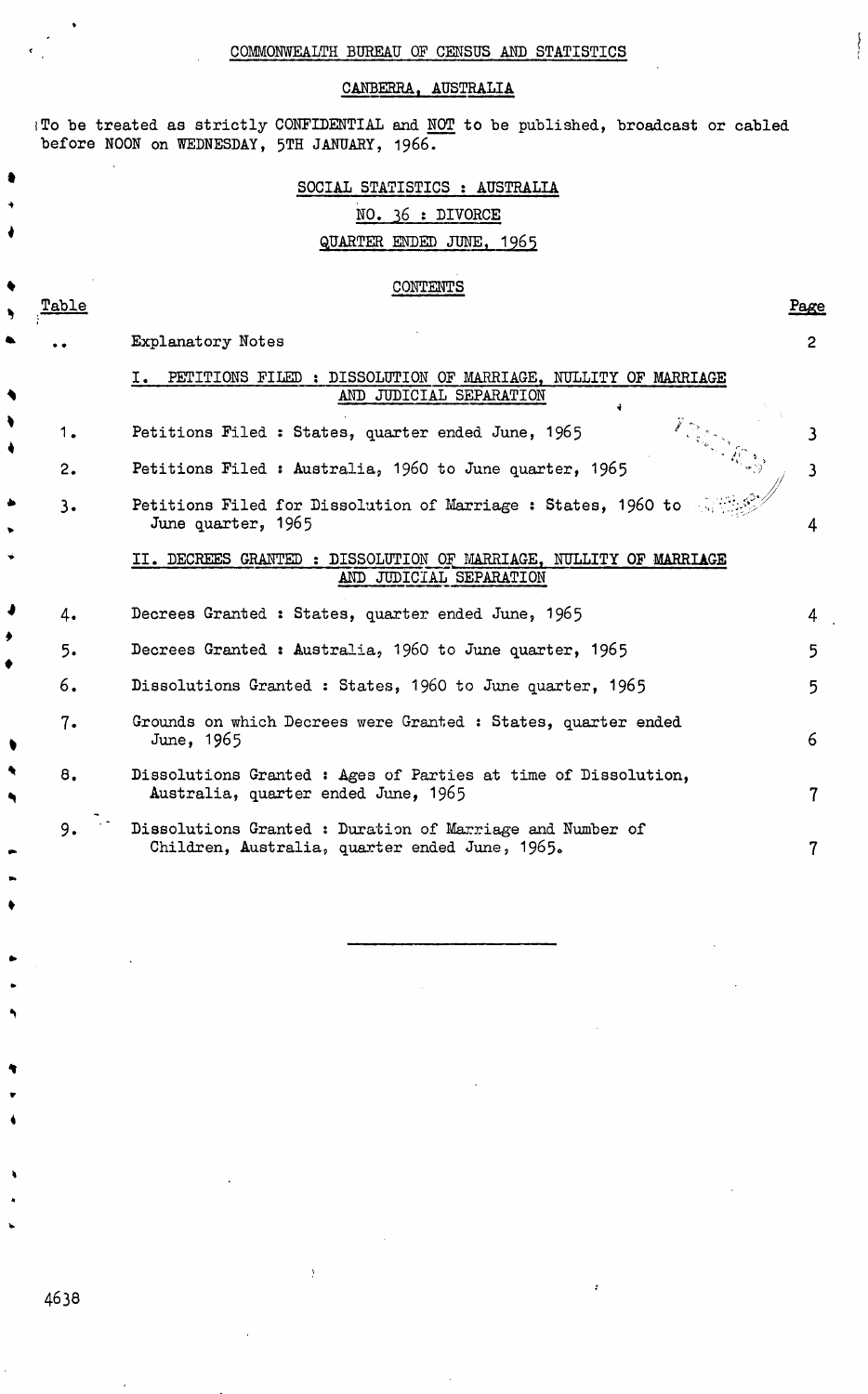#### EXPLANATORY NOTES

This bulletin contains statistics of divorce for the quarter ended June, 1965, and for previous periods. For further details in respect of past periods, see previous issues in this series and the annual bulletin "Demography". Details for 1964 were shown in "Social StatisticsNo. 33 - Divorce, Quarter and Year Ended December. 1964". issued on 24th August, 1965.

ţ.

 $\bullet$ 

2. The Commonwealth Matrimonial Causes Act 1959 came into operation on 1st February, 1961. This Act provides a uniform law throughout Australia with respect to divorce and other matrimonial causes, and supersedes the matrimonial causes laws of the States and Territories except in so far as the transitional provisions of the Act keep them in force for the purpose of completing pending proceedings. Therefore, statistics of petitions filed since February, 1961, are on a uniform basis for all States and Territories, but statistics of decrees of dissolution, nullity and judicial separation granted since that date include some decrees made on petitions under the superseded laws and are to that extent not uniformly based. By 1965, the number of such decrees had dwindled to an insignificant number. Because of differences in legislation and also some variations from State to State in the bases of compilation of divorce statistics prior to the introduction of the uniform system, the figures for 1960 are not strictly comparable with those for later years.

3. Under the new legislation a, court may grant decrees of dissolution of marriage (commonly known as divorce), judicial separation, nullity of marriage, restitution of conjugal rights and jactitation of marriage (i.e. that a person has falsely claimed to be another person's wife or husband). Orders may be made for the custody of children, the provision of maintenance, damages and the settlement of marriage property.

4. The statistics in this bulletin refer only to petitions filed and final decrees granted, for dissolution, nullity and judicial separation. Statistics of petitions filed relate only to the original petition in a suit, i.e. a cross-petition contained in an answer by the respondent is not taken as a separate petition.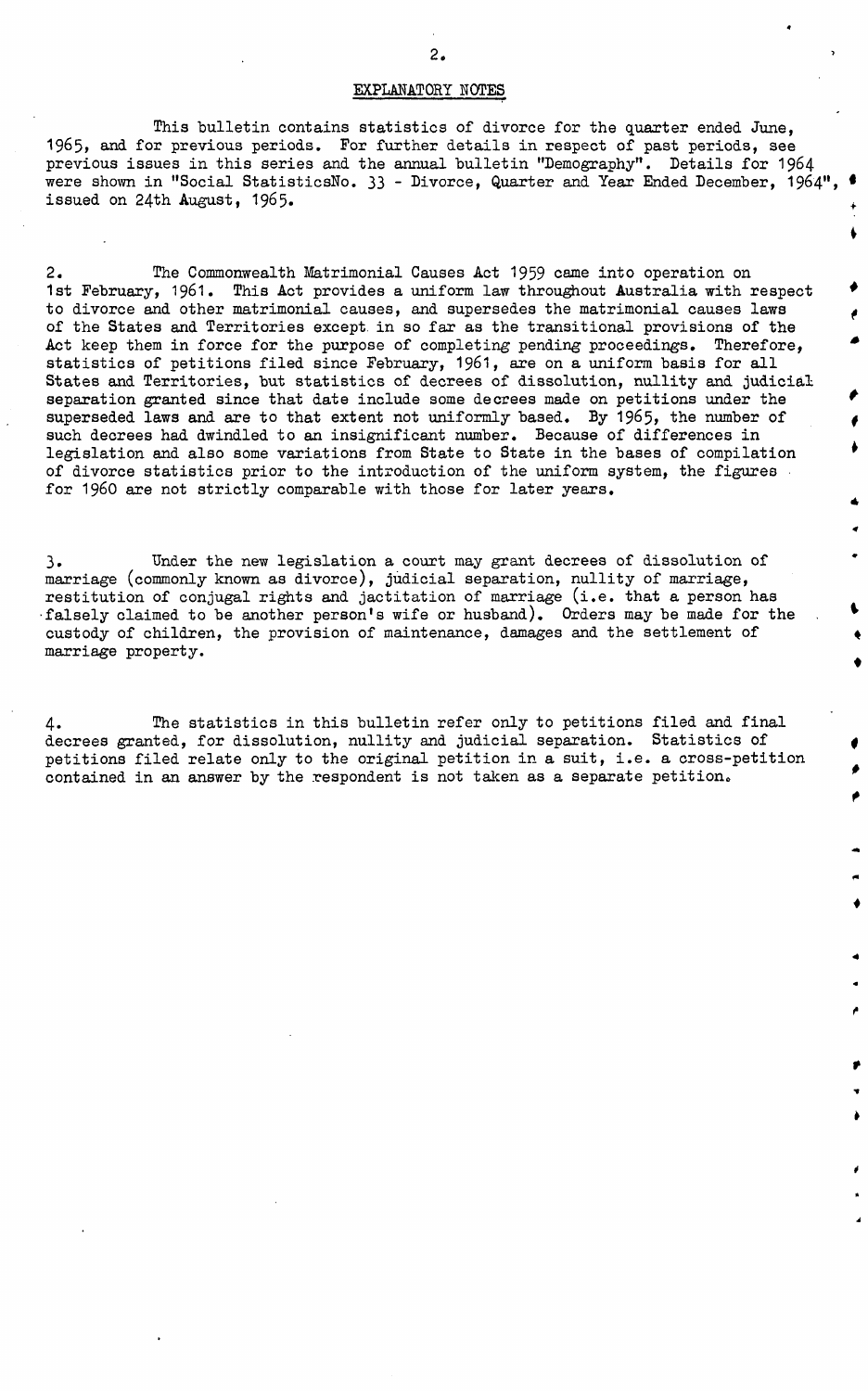## I. PETITIONS FILED

 $\ddot{\phantom{a}}$ 

 $3.$ 

 $\mathbf{r}^*$ 

TABLE 1. - PETITIONS FILED FOR DISSOLUTION OF MARRIAGE,

NIILLITY OF MARRIAGE AND JUDICIAL SEPARATION : QUARTER ENDED JUNE. 1965

| RUDITII OF MARILAGE AND CODICIAL DELARATION . COARTENT ENDER CONE, 1900 |                     |                     |                     |                                                                        |                     |                                                                         |                                                       |                                    |                          |                                               |                                               |
|-------------------------------------------------------------------------|---------------------|---------------------|---------------------|------------------------------------------------------------------------|---------------------|-------------------------------------------------------------------------|-------------------------------------------------------|------------------------------------|--------------------------|-----------------------------------------------|-----------------------------------------------|
| Petition for -                                                          | N.S.W.              |                     | Vic.                | $ Q'1d \cdot  S.A.$                                                    |                     | W.A.                                                                    | $Ta.s.$ $N.T.$ $A.C.T.$                               |                                    |                          |                                               | Aust.                                         |
| Dissolution of Marriage -                                               |                     |                     |                     |                                                                        |                     |                                                                         |                                                       |                                    |                          |                                               |                                               |
| Husband Petitioner                                                      |                     | 417                 | 271                 | 140                                                                    | 105                 | 78                                                                      | 31                                                    | 6                                  |                          | 14                                            | 1,062                                         |
| Wife Petitioner                                                         |                     | 723                 | 345                 | 162                                                                    | 204                 | 82                                                                      | 57                                                    | 7                                  |                          | 31                                            | <u>1,611</u>                                  |
| <u>Total</u>                                                            |                     | 1,140               | 616                 | 302                                                                    | 309                 | 160                                                                     | 88                                                    | 13                                 |                          | 45                                            | 2,673                                         |
| Nullity of Marriage -                                                   |                     |                     |                     |                                                                        |                     |                                                                         |                                                       |                                    |                          |                                               |                                               |
| Husband Petitioner                                                      |                     | 1                   | 2                   | $\bullet$ $\bullet$                                                    | 3                   | $\bullet$ $\bullet$                                                     | $\bullet$ $\bullet$                                   | $\bullet$ $\bullet$                |                          | $\bullet$                                     | 6                                             |
| Wife Petitioner                                                         |                     | 1                   | 1                   | 0 <sub>0</sub>                                                         | 1                   | $^{\circ}$                                                              | $\bullet$ .                                           | $\bullet$ $\bullet$                |                          | $^{\circ}$                                    |                                               |
| Total                                                                   |                     | $\overline{c}$      | 3                   | $\bullet$                                                              | $\vert 4 \vert$     | $^{\circ}$                                                              | 0 <sub>0</sub>                                        | $\bullet$ $\bullet$                |                          | $\bullet$                                     | 9                                             |
| Dissolution or Nullity -                                                |                     |                     |                     |                                                                        |                     |                                                                         |                                                       |                                    |                          |                                               |                                               |
| Husband Petitioner                                                      |                     | $\bullet$ $\bullet$ | 1                   | $\cdot$ 2                                                              | $\bullet$           | $^{\circ}$                                                              | $^{\circ}$                                            | $^{\circ}$                         |                          | $\bullet\hspace{0.4mm} \bullet\hspace{0.4mm}$ | $\frac{3}{2}$                                 |
| Wife Petitioner                                                         |                     | $^{\circ}$          | 1                   | 1                                                                      | $\bullet$ .         | $\ddot{\phantom{0}}$                                                    | $\bullet$ $\bullet$                                   | $\bullet$ $\bullet$                |                          | $\bullet$ .                                   |                                               |
| Total                                                                   |                     | $\bullet$           | $\mathbf{2}$        | 3                                                                      | $\bullet$ $\bullet$ | $\bullet$ $\bullet$                                                     | $\bullet\hspace{0.1cm} \bullet\hspace{0.1cm} \bullet$ | $\bullet$                          |                          | $\bullet$ $\bullet$                           | 5                                             |
| Judicial Separation -                                                   |                     |                     |                     |                                                                        |                     |                                                                         |                                                       |                                    |                          |                                               |                                               |
| Husband Petitioner                                                      |                     | $^{\circ}$          | $\bullet$ $\bullet$ | $\bullet$                                                              | $\bullet\bullet$    | $\bullet$ $\bullet$                                                     | $\bullet$ $\circ$                                     | $^{\circ}$                         |                          | $\bullet$                                     |                                               |
| Wife Petitioner                                                         |                     | 1                   | 1                   | $\overline{2}$                                                         | 1                   | 0 <sub>0</sub>                                                          | $\bullet$ .                                           | $^{\circ}$                         |                          | 1                                             | $\frac{1}{6}$                                 |
| Total                                                                   |                     | $\mathbf 1$         | 1                   | $\overline{2}$                                                         | 1                   | $\bullet$ $\bullet$                                                     | $^{\circ}$                                            | $^{\circ}$                         |                          | 1                                             | 6                                             |
| Total Petitions -                                                       |                     |                     |                     |                                                                        |                     |                                                                         |                                                       |                                    |                          |                                               |                                               |
| Husband Petitioner<br>No.                                               |                     | 418                 | 274                 | 142                                                                    | 108                 | 78                                                                      | 31                                                    | 6                                  |                          | 14                                            | 1,071                                         |
| Per cent.                                                               |                     | 37                  | 44                  | 46                                                                     | 34                  | 49                                                                      | 35                                                    | (a)                                |                          | (a)                                           | 40                                            |
| No.<br>Wife Petitioner                                                  |                     | 725                 | 348                 | 165                                                                    | 206                 | 82                                                                      | 57                                                    |                                    |                          | 32                                            | 1,622                                         |
| Per cent.                                                               |                     | 63                  | 56                  | 54                                                                     | 66                  | 51                                                                      | 65                                                    | <u>(a)</u>                         |                          | $\left( \underline{a}\right)$                 | 60                                            |
| TOTAL                                                                   |                     | 1,143               | 622                 | 307                                                                    | 314                 | 160                                                                     | 88                                                    | 13                                 |                          | 46                                            | 2,693                                         |
| Percentage not calculated.<br>(a)                                       |                     |                     |                     |                                                                        |                     |                                                                         |                                                       |                                    |                          |                                               |                                               |
| TABLE 2. - PETITIONS FILED FOR DISSOLUTION OF MARRIAGE.                 |                     |                     |                     |                                                                        |                     |                                                                         |                                                       |                                    |                          |                                               |                                               |
|                                                                         |                     |                     |                     |                                                                        |                     |                                                                         |                                                       |                                    |                          |                                               |                                               |
| NULLITY OF MARRIAGE AND JUDICIAL SEPARATION : AUSTRALIA                 |                     |                     |                     |                                                                        |                     |                                                                         |                                                       |                                    |                          |                                               |                                               |
|                                                                         |                     |                     |                     |                                                                        |                     |                                                                         |                                                       | Quarter ended -                    |                          |                                               |                                               |
| Petition for -                                                          | 1960                | 1961                | 1962                | 1963                                                                   | 1964                |                                                                         | 1964   1964                                           |                                    |                          | 1964   1965                                   | June, Sept., Dec., March, June,               |
| Dissolution of Marriage                                                 |                     |                     |                     |                                                                        |                     |                                                                         |                                                       |                                    |                          |                                               | 1965                                          |
| Husband Petitioner                                                      |                     |                     |                     | 3,709 4,394 4,072 4,000 4,215 1,115 1,046 1,100 1,073                  |                     |                                                                         |                                                       |                                    |                          |                                               | 1,062                                         |
| Wife Petitioner                                                         |                     |                     |                     | <u>4, 385 5, 110 5, 176 5, 602 5, 933 1, 509 1, 650 1, 503 1, 513 </u> |                     |                                                                         |                                                       |                                    |                          |                                               | <u>1,611</u>                                  |
| Total                                                                   |                     |                     |                     | 8,094 9,504 9,248 9,602 10,148 2,624 2,696 2,603 2,586                 |                     |                                                                         |                                                       |                                    |                          |                                               | 2,673                                         |
| Nullity of Marriage -                                                   |                     |                     |                     |                                                                        |                     |                                                                         |                                                       |                                    |                          |                                               |                                               |
| Husband Petitioner                                                      | 23                  | 13                  |                     | 15<br>11                                                               |                     | 14                                                                      | $\frac{5}{6}$                                         | 5                                  | 4                        | 3                                             | 6                                             |
| Wife Petitioner                                                         | <u>32</u>           | 44                  |                     | 35<br>28                                                               |                     | 30                                                                      |                                                       | $\overline{6}$                     | 10 <sub>2</sub>          | $\pmb{8}$                                     |                                               |
| Total                                                                   | 55                  | 57                  |                     | 50 <sub>l</sub><br>39                                                  |                     | 11<br>44                                                                |                                                       | 11                                 | 14                       | 11                                            | 9                                             |
| Dissolution or Nullity -                                                |                     |                     |                     |                                                                        |                     |                                                                         |                                                       |                                    |                          |                                               |                                               |
| Husband Petitioner                                                      | $\bullet$           |                     | 3                   | $\vert 6 \vert$                                                        | 5                   | 5<br>$^{\circ}$                                                         |                                                       | 2                                  | 3                        | 1                                             | $\frac{3}{2}$                                 |
| Wife Petitioner                                                         | 0.9                 |                     | 4                   | 10 <sup>1</sup><br>5                                                   |                     | 12                                                                      | 1                                                     | 5                                  |                          | 4                                             |                                               |
| Total                                                                   | $\bullet$ $\bullet$ |                     | 7                   | 11<br>15                                                               |                     | 17                                                                      | 1                                                     | $\overline{7}$                     | 6                        |                                               | $\mathbf{5}$<br>5                             |
| Judicial Separation -                                                   |                     |                     |                     |                                                                        |                     |                                                                         |                                                       |                                    |                          |                                               |                                               |
| Husband Petitioner<br>Wife Petitioner                                   | 7<br>31             |                     | 2<br>9              | $\overline{2}$<br>$\frac{3}{26}$<br>18                                 |                     | $\bullet\hspace{0.4mm} \bullet\hspace{0.4mm}$<br>$\bullet\bullet$<br>34 | $\mathbf{8}$                                          | $\bullet\hspace{1mm} \bullet$<br>5 | $\bullet$ $\bullet$<br>9 | $\bullet\; \bullet$<br>6                      | $\bullet$ $\bullet$<br>6                      |
| Total                                                                   | 38                  | 11                  |                     | 29<br>20 <sup>1</sup>                                                  |                     | 34                                                                      | $\bf{8}$                                              | 5                                  | 9                        | 6                                             | $\overline{6}$                                |
| Dissolution or Judicial                                                 |                     |                     |                     |                                                                        |                     |                                                                         |                                                       |                                    |                          |                                               |                                               |
| Separation -                                                            |                     |                     |                     |                                                                        |                     |                                                                         |                                                       |                                    |                          |                                               |                                               |
| Husband Petitioner                                                      | 0 <sub>0</sub>      | $\bullet$           |                     | $\bullet$ $\circ$                                                      | 1                   | $\ddot{\bullet}$ $\bullet$<br>$\bullet$                                 |                                                       | $\bullet$ $\bullet$                | $\bullet$ $\bullet$      | $\bullet$                                     |                                               |
| Wife Petitioner                                                         | $\bullet$           | $^{\circ}$          |                     | $\bullet$<br>$^{\circ}$                                                |                     | 1                                                                       |                                                       | $\bullet$ .                        | $\bullet$ .              | $\bullet$                                     |                                               |
| Total                                                                   | $\bullet$ $\bullet$ | $\bullet$ $\bullet$ |                     | $\bullet$ $\bullet$                                                    | 1                   | 1                                                                       | 1                                                     | $\bullet$ $\bullet$                | $\bullet$                | $\bullet$                                     | $\bullet\hspace{0.4mm} \bullet\hspace{0.4mm}$ |
| Total Petitions                                                         |                     |                     |                     |                                                                        |                     |                                                                         |                                                       |                                    |                          |                                               |                                               |
| Husband Petitioner<br>No.                                               | 3,739               |                     |                     | 4,412 4,095 4,020 4,234 1,120 1,053 1,107 1,077                        |                     |                                                                         |                                                       |                                    |                          |                                               | 1,071                                         |
| Per cent                                                                | 46                  | 46                  |                     | 42<br>44                                                               |                     | 41                                                                      | 42                                                    | 39                                 | 42                       | 41                                            | 40                                            |
| No.<br>Wife Petitioner                                                  |                     |                     |                     | 4,448 5,167 5,234 5,666 6,010 1,525 1,666 1,525 1,531                  |                     |                                                                         |                                                       |                                    |                          |                                               | 1,622                                         |
|                                                                         |                     |                     |                     |                                                                        |                     |                                                                         |                                                       |                                    |                          |                                               |                                               |
| Per cent                                                                | 54                  |                     | 54                  | 56 <br>58                                                              |                     | 59                                                                      | 58                                                    | 61                                 | 58                       | 59                                            | 60                                            |
| TOTAL                                                                   | 8,187               |                     |                     | $9,579$  9,329 9,686 10,244 2,645 2,719 2,632 2,608                    |                     |                                                                         |                                                       |                                    |                          |                                               | 2,693                                         |

 $\alpha$  ,  $\alpha$ 

 $\sim$   $\sim$ 

 $\sim 10$ 

 $\mathcal{A}^{\prime}$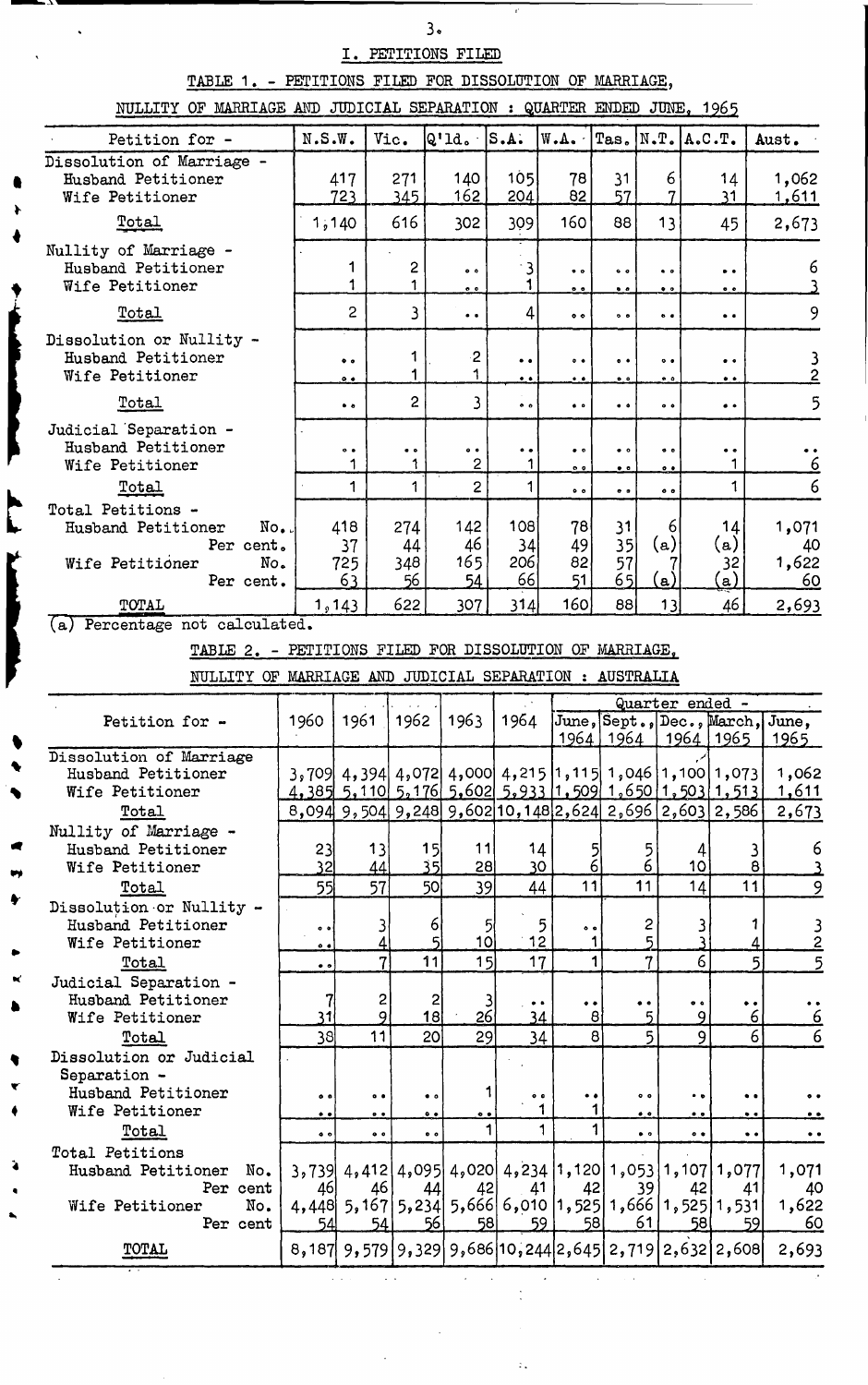TABLE 3. - PETITIONS FILED FOR DISSOLUTION OP MARRIAGE (a)

| Period          |      | N.S.W. | Vic.  | $Q'$ ld. | S.A.  | W.A.       | Tas. | N.T. | A.C.T. | Aust.  |
|-----------------|------|--------|-------|----------|-------|------------|------|------|--------|--------|
| Year<br>1960    |      | 3,746  | 1,798 | 863      | 781   | <b>560</b> | 274  | 26   | 46     | 8,094  |
| 1961            |      | 4,215  | 2,289 | 1,084    | 865   | 620        | 321  | 40   | 70l    | 9,504  |
| 1962            |      | 4,093  | 2,148 | 1,083    | 910   | 651        | 276  | 39   | 48     | 9,248  |
| 1963            |      | 4,339  | 2,163 | 1,061    | 1,005 | 623        | 271  | 5이   | 90     | 9,602  |
| 1964            |      | 4,484  | 2,357 | 1,121    | 1,034 | 653        | 322  | 53   | 124    | 10,148 |
| Quarter ended - |      |        |       |          |       |            |      |      |        |        |
| June,           | 1964 | 1,146  | 642   | 255      | 256   | 190        | 87   | 20   | 28     | 2,624  |
| September,      | 1964 | 1,158  | 603   | 3331     | 299   | 164        | 85   | 13   | 41     | 2,696  |
| December,       | 1964 | 1,160  | 645   | 272      | 248   | 156        | 82   | 13   | 27     | 2,603  |
| March,          | 1965 | 1,114  | 566   | 3031     | 265   | 204        | 77   | 15   | 42     | 2,586  |
| June,           | 1965 | 1,140  | 616   | 302      | 3091  | 160        | 88   | 13   | 45     | 2,673  |

(a) This table excludes petitions filed for nullity of marriage, judicial separation and any petitions for two or more alternative types of relief.

|  |  | II. DECREES GRANTED<br>والمستوفي والمحامل المربانات بالمناوي والمواردة بالمراجع والمواسع المسادي والموارد والمواسع المستورات |  |                                      |
|--|--|------------------------------------------------------------------------------------------------------------------------------|--|--------------------------------------|
|  |  |                                                                                                                              |  | TABLE 4. - DISSOLUTIONS OF MARRIAGE, |

NULLITIES OF MARRIAGE AND JUDICIAL SEPARATIONS GRANTED (a) :

| gummm mundu vung<br><u>____</u>                                                                |                          |                                |                          |                              |                                   |                                          |                                      |                                                             |                          |  |  |  |
|------------------------------------------------------------------------------------------------|--------------------------|--------------------------------|--------------------------|------------------------------|-----------------------------------|------------------------------------------|--------------------------------------|-------------------------------------------------------------|--------------------------|--|--|--|
| Decree for -                                                                                   | N.S.W.                   | Vic.                           | $Q'$ ld.                 | S.A.                         | W.A.                              | Tas.                                     |                                      | $N.T.$ $A.C.T.$                                             | Aust.                    |  |  |  |
| Dissolution of Marriage -<br>Husband Petitioner<br>Wife Petitioner                             | 297<br>468               | 176<br>276                     | 66<br>101                | 66<br>81                     | 62<br>50                          | 28<br>33                                 | 4<br>2                               | 13<br>12 <sub>2</sub>                                       | 712<br><u>1,023</u>      |  |  |  |
| <b>Total</b>                                                                                   | 765                      | 452                            | 167                      | 147                          | 112                               | 61                                       | 61                                   | 25                                                          | 1,735                    |  |  |  |
| Nullity of Marriage -<br>Husband Petitioner<br>Wife Petitioner                                 | 2<br>4                   | $\mathsf{S}$<br>$\overline{2}$ | $\bullet$ $\bullet$<br>1 | $\bullet$                    | $\bullet$ $\bullet$<br>$^{\circ}$ | $\bullet$<br>$\bullet$                   | $\bullet\bullet$<br>$\bullet$        | $\bullet\hspace{0.4mm}\bullet\hspace{0.4mm}$<br>$\bullet$ . | $\frac{4}{8}$            |  |  |  |
| Total                                                                                          | 6                        | $\frac{4}{3}$                  |                          | 1                            | $\bullet\bullet$                  | $\bullet\hspace{1mm}\bullet\hspace{1mm}$ | $\bullet\bullet$                     | $\bullet\hspace{0.4mm}\bullet\hspace{0.4mm}$                | 12 <sub>2</sub>          |  |  |  |
| Judicial Separation -<br>Husband Petitioner<br>Wife Petitioner                                 | $\bullet$ $\bullet$<br>1 | $^{\circ}$<br>1                | $\bullet$ $\bullet$      | $^{\circ}$<br>$^{\circ}$     | $^{\circ}$<br>$\bullet$ $\bullet$ | $\bullet$<br>$\bullet$ $\bullet$         | $\bullet\bullet$<br>$\bullet\bullet$ | $\bullet$<br>$\bullet\hspace{0.1cm} \bullet\hspace{0.1cm}$  |                          |  |  |  |
| Total                                                                                          | $\overline{1}$           |                                |                          | $\bullet$ $\bullet$          | $\bullet\;\bullet$                | $\bullet$                                | $\bullet$                            | $\bullet$ $\bullet$                                         | $\overline{\mathbf{3}}$  |  |  |  |
| Total Decrees -<br>No.<br>Husband Petitioner<br>Per cent<br>No.<br>Wife Petitioner<br>Per cent | 299<br>39<br>473<br>61   | 178<br>39<br>279<br>61         | 66<br>39<br>103<br>61    | 66<br>45<br>82<br><u>55l</u> | 62<br>55 <br>5이<br>45             | 28<br>46<br>33<br>54                     | 4<br>(ъ)<br>(ъ)                      | 13<br>(ъ)<br>12<br>(b)                                      | 716<br>41<br>1,034<br>59 |  |  |  |
| TOTAL                                                                                          | 772                      | 457                            | 169                      | 148                          | 112                               | 61                                       | 6                                    | 25                                                          | 1,750                    |  |  |  |

QUARTER ENDED JUNE, 1965

(a) Decrees absolute. (b) Percentage not calculated.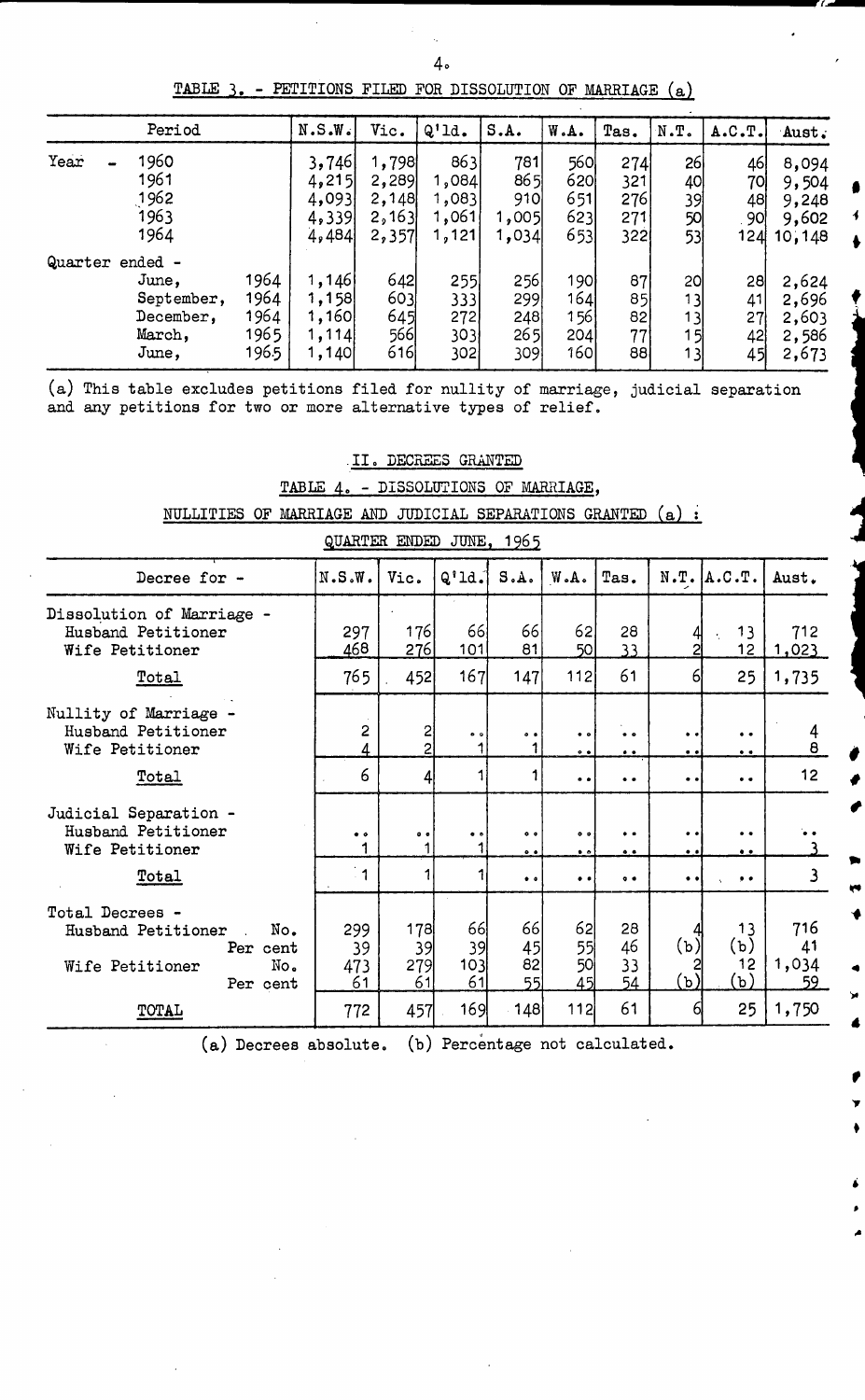## TABLE 5. - DISSOLUTIONS OF MARRIAGE. NULLITIES OF MARRIAGE

AND JUDICIAL SEPARATIONS GRANTED (a) » AUSTRALIA

|                                                                                                                                |                                 |                             |                       |                                                                                |          |                 |                                  | Quarter ended - |                                                                  |                          |
|--------------------------------------------------------------------------------------------------------------------------------|---------------------------------|-----------------------------|-----------------------|--------------------------------------------------------------------------------|----------|-----------------|----------------------------------|-----------------|------------------------------------------------------------------|--------------------------|
| Decree for -                                                                                                                   | 1960                            | 1961                        | 1962                  | 1963                                                                           | 1964     |                 | 1964   1964                      | 1964            | June, Sept., Dec., March, June,<br>1965                          | <u> 1965 </u>            |
| Dissolution of Marriage -<br>Husband Petitioner<br>Wife Petitioner<br>Granted on Petitions of Both                             |                                 |                             |                       | $3,078$ 3,068 3,308 3,257 3,377<br>$3,555$ 3,643 3,935 4,216 4,536             |          | 565             | 993                              | 956             | 884<br>$743$ 1, 287 1, 382 $r1$ , 186 1, 023                     | 712                      |
| <u>Total</u>                                                                                                                   |                                 |                             |                       |                                                                                |          |                 |                                  |                 | $6,633$ 6,712 7,245 7,476 7,917 1,310 2,281 2,338 $r2,072$ 1,735 |                          |
| Nullity of Marriage -<br>Husband Petitioner<br>Wife Petitioner                                                                 | 26<br>37                        | 15<br>22                    | 12<br>28 <sup>1</sup> | 25 <sub>l</sub>                                                                | 11<br>33 |                 | 11                               |                 | $\bullet\hspace{0.1cm} \bullet\hspace{0.1cm}$                    |                          |
| <u>Total</u>                                                                                                                   | 63                              | 37                          | 40                    | 32                                                                             | 44       | 91              | 13                               | 13              |                                                                  | 12                       |
| Judicial Separation -<br>Husband Petitioner<br>Wife Petitioner                                                                 | 11                              | $\bullet$<br>$\overline{c}$ |                       |                                                                                |          |                 | $\bullet$<br>$\bullet$ $\bullet$ |                 | $^{\circ}$<br>$\ddot{\phantom{0}}$                               |                          |
| <u>Total</u>                                                                                                                   | 13                              | 2                           |                       |                                                                                |          |                 | $\bullet$                        |                 | $\bullet$ $\bullet$                                              |                          |
| Total Decrees -<br>No.<br>Husband Petitioner<br>Per cent<br>Wife Petitioner<br>No.<br>Per cent<br>Granted on Petitions of Both | 46<br>54<br>$\bullet$ $\bullet$ | 46<br>54                    | 46<br>54              | $3,106$ 3,083 3,322 3,264 3,388<br>43<br>$3,603$ 3,667 3,966 4,248 4,575<br>57 | 43<br>57 | 567<br>43<br>57 | 995<br>43<br>57                  | 960<br>41<br>59 | 884<br>43<br>752 1, 298 1, 394 r1, 190                           | 716<br>41<br>1,034<br>59 |
| ý,<br>TOTAL                                                                                                                    |                                 |                             |                       |                                                                                |          |                 |                                  |                 | $6,709$ 6,751 7,290 7,515 7,967 1,321 2,294 2,354 $r2,076$ 1,750 |                          |

(a) Decrees absolute, r - Revised.

Î,

 $\frac{1}{2}$ 

 $\ddot{\gamma}$ 

| TABLE 6. |  | - DISSOLUTION OF MARRIAGE GRANTED (a) |  |
|----------|--|---------------------------------------|--|
|          |  |                                       |  |

| Period                                                                 |                                      | N.S.W.                                     | Vic.                                      | Q'11.                           | S <sub>o</sub> A <sub>o</sub>   | W.A.                            | Tas.                            | N.T.                                               | A.C.T.                     | Aust.                                      |
|------------------------------------------------------------------------|--------------------------------------|--------------------------------------------|-------------------------------------------|---------------------------------|---------------------------------|---------------------------------|---------------------------------|----------------------------------------------------|----------------------------|--------------------------------------------|
| 1960<br>Year<br>$\blacksquare$<br>1961<br>1962<br>1963<br>1964         |                                      | 3,243<br>3,156<br>3, 113<br>3,293<br>3,024 | 1,296<br>1,248<br>1,615<br>1,616<br>2,130 | 696<br>779<br>920<br>910<br>981 | 610<br>718<br>685<br>765<br>887 | 540<br>466<br>582<br>553<br>542 | 210<br>286<br>248<br>260<br>229 | 5<br>23<br>38<br>38<br>31                          | 33<br>36<br>44<br>41<br>93 | 6,633<br>6,712<br>7,245<br>7,476<br>7,917  |
| Quarter ended -<br>June;<br>September,<br>December,<br>March,<br>June, | 1964<br>1964<br>1964<br>1965<br>1965 | 523<br>796<br>959<br>r783<br>765           | 282<br>729<br>679<br>477<br>452           | 129<br>259<br>256<br>306<br>167 | 189<br>250<br>225<br>258<br>147 | 98<br>.134<br>142<br>146<br>112 | 62<br>69<br>50<br>60<br>61      | 11<br>10 <sub>1</sub><br>6<br>10 <sub>1</sub><br>6 | 16<br>34<br>21<br>32<br>25 | 1,310<br>2,281<br>2,338<br>r2,072<br>1,735 |

(a) Decrees absolute. This table excludes nullities of marriage and judicial separations granted.  $r$  - Revised.

 $\overline{1}$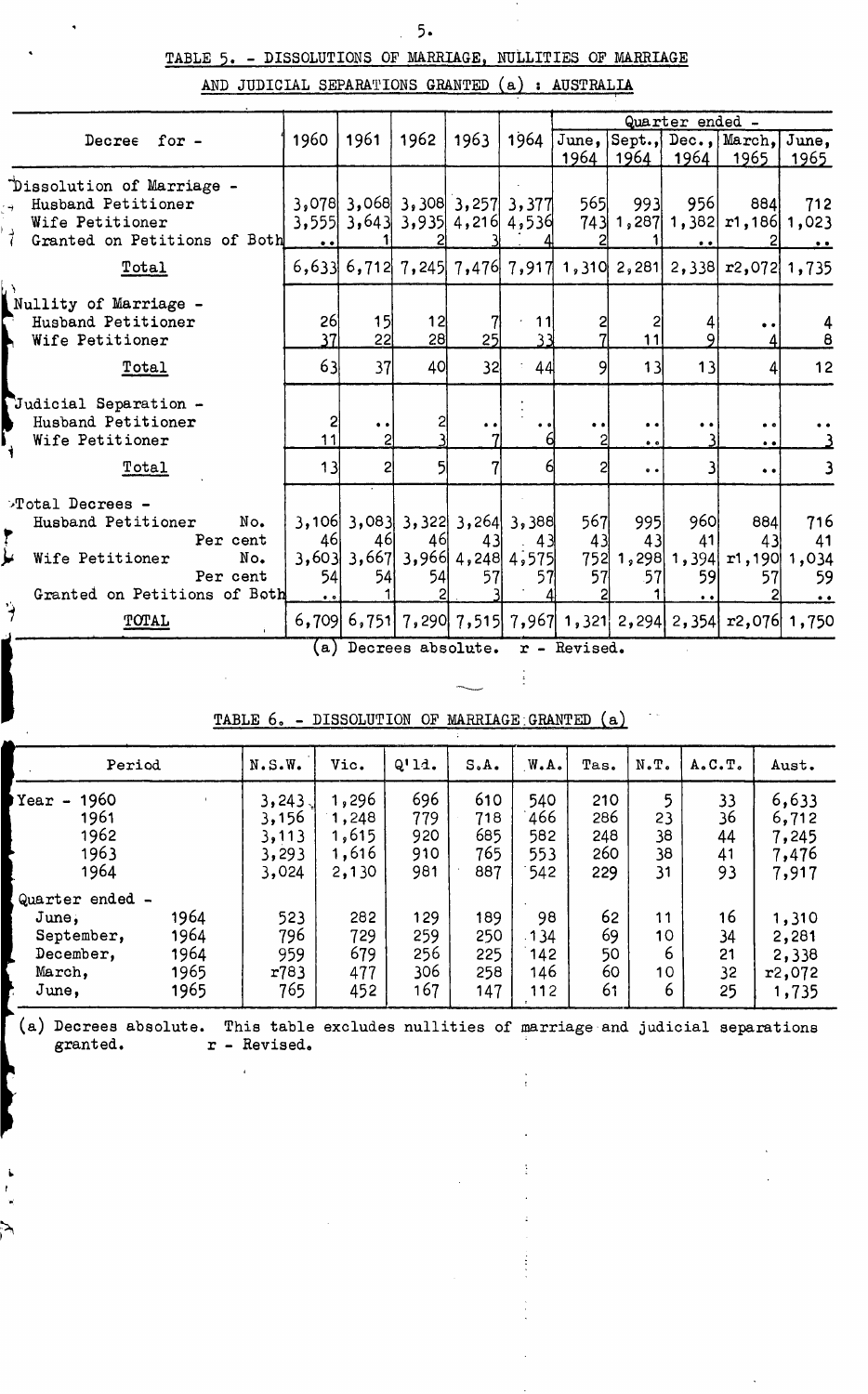# TABLE 7. - GROUNDS ON WHICH DISSOLUTIONS OF MARRIAGE, NULLITIES OF MARRIAGE AND JUDICIAL SEPARATIONS WERE GRANTED (a) : QUARTER ENDED JUNE, 1965

| Ground                                                                                          | $N.S.W.$ $Vic.$               |                                                                                   | $Q1$ ld.                                        | S.A.                                                                               | W.A.                                                                         | Tas.                                                                            | $N \cdot T$ .                                                         | A. C. T.                                                                    | Aust.                         |
|-------------------------------------------------------------------------------------------------|-------------------------------|-----------------------------------------------------------------------------------|-------------------------------------------------|------------------------------------------------------------------------------------|------------------------------------------------------------------------------|---------------------------------------------------------------------------------|-----------------------------------------------------------------------|-----------------------------------------------------------------------------|-------------------------------|
|                                                                                                 |                               |                                                                                   | DISSOLUTION OF MARRIAGE                         |                                                                                    |                                                                              |                                                                                 |                                                                       |                                                                             |                               |
| Single grounds -                                                                                |                               |                                                                                   |                                                 |                                                                                    |                                                                              |                                                                                 |                                                                       |                                                                             |                               |
| Desertion<br>Adultery<br>Separation<br>Cruelty<br>Drunkenness<br>Failure to pay                 | 349<br>152<br>140<br>38<br>16 | 223<br>111<br>106<br>2<br>4                                                       | 77<br>24<br>43<br>8<br>1                        | 60<br>34<br>30<br>16                                                               | 39<br>36<br>28<br>1<br>1                                                     | 26<br>14<br>10<br>3<br>2                                                        | 3<br>$\overline{2}$<br>$\bullet$<br>$\ddot{\phantom{a}}$<br>$\bullet$ | 11<br>6<br>3<br>1<br>1                                                      | 788<br>379<br>360<br>69<br>26 |
| maintenance<br>Non-compliance with                                                              | 1                             | 1                                                                                 | $\bullet$ $\bullet$                             | $\bullet$                                                                          | 1                                                                            | $\bullet$                                                                       | $\bullet$                                                             | $\bullet$                                                                   | 3                             |
| restitution decree<br>Refusal to consummate<br>Insanity<br>Frequent covictions<br>Imprisonment  | 4<br>4<br>2<br>1<br>2         | 0 <sub>0</sub><br>$\ddot{\bullet}$<br>$\bullet$ $\bullet$<br>1<br>$\circ$ $\circ$ | 2<br>$\bullet$<br>1<br>$\bullet$ $\bullet$<br>1 | 0 <sub>0</sub><br>$\bullet$<br>$\bullet$ $\bullet$<br>0 <sub>0</sub><br>$^{\circ}$ | $\bullet$<br>$\ddot{\bullet}$<br>$\bullet$<br>$^{\circ}$<br>$\ddot{\bullet}$ | $\bullet$<br>$\bullet$ $\bullet$<br>$\bullet$<br>$\bullet$ $\circ$<br>$\bullet$ | $\bullet$<br>$\bullet$<br>$\bullet$<br>$\bullet$<br>$\bullet$         | $\bullet$<br>$\bullet$<br>1<br>$\ddot{\phantom{0}}$<br>$\ddot{\phantom{a}}$ | 6<br>4<br>$\frac{4}{2}$       |
| Dual grounds -                                                                                  |                               |                                                                                   |                                                 |                                                                                    |                                                                              |                                                                                 |                                                                       |                                                                             |                               |
| Desertion and adultery<br>Desertion and<br>separation<br>Desertion and cruelty<br>Desertion and | 14<br>17<br>3                 | 2<br>1<br>$^{\circ}$                                                              | 4<br>1<br>2                                     | 3<br>$\bullet$<br>$^{\circ}$                                                       | 1<br>5<br>$\ddot{\phantom{0}}$                                               | 3<br>1<br>$\bullet$                                                             | $^{\circ}$<br>1<br>$\bullet$                                          | $\bullet$<br>1<br>$\ddot{\phantom{0}}$                                      | 27<br>27<br>5                 |
| drunkenness<br>Cruelty and drunkenness<br>Other dual grounds                                    | 5<br>$\overline{7}$<br>7      | $\bullet$<br>1<br>0 <sub>0</sub>                                                  | 1<br>1<br>1                                     | $\bullet\; \bullet$<br>1                                                           | $^{\circ}$<br>$\bullet$<br>$\ddot{\phantom{0}}$                              | $\ddot{\phantom{a}}$<br>$\bullet$<br>2                                          | $\ddot{\phantom{a}}$<br>$\ddot{\phantom{a}}$<br>$\ddot{\bullet}$      | 1<br>$\ddot{\phantom{a}}$<br>$\ddot{\phantom{a}}$                           | $\overline{7}$<br>10<br>11    |
| Three grounds or more                                                                           |                               | 0 <sub>0</sub>                                                                    | $0-6$                                           | 1                                                                                  | $\bullet$                                                                    | $\bullet$                                                                       | $\bullet$                                                             | $\bullet$                                                                   |                               |
| Total                                                                                           | 765                           | 452                                                                               | 167                                             | 147                                                                                | 112                                                                          | 61                                                                              | 6                                                                     | 25                                                                          | 1,735                         |
|                                                                                                 |                               |                                                                                   | NULLITY OF MARRIAGE                             |                                                                                    |                                                                              |                                                                                 |                                                                       |                                                                             |                               |
| Bigamy<br>Invalid marriage<br>Incapacity to consummate                                          | 4<br>1                        | $\overline{c}$<br>$\bullet$ $\bullet$<br>$\overline{c}$                           | $\bullet$ $\bullet$<br>$\bullet$ $\bullet$<br>1 | 0 <sub>0</sub><br>$\bullet$<br>1                                                   | $^{\circ}$<br>$^{\circ}$<br>$\bullet$                                        | $\bullet$ $\bullet$<br>$\bullet\bullet$<br>$\bullet$                            | $\bullet$<br>$\bullet$<br>$\bullet\ \bullet$                          | $\bullet$<br>$\bullet$<br>$\bullet$                                         | 6<br>5                        |
| Total                                                                                           | 6                             | 4                                                                                 | 1                                               | 1                                                                                  | $\bullet$ $\bullet$                                                          | $\bullet$ $\bullet$                                                             | $\bullet\hspace{0.4mm}\bullet\hspace{0.4mm}$                          | $\bullet$ $\bullet$                                                         | 12 <sub>1</sub>               |
|                                                                                                 |                               |                                                                                   | JUDICIAL SEPARATION                             |                                                                                    |                                                                              |                                                                                 |                                                                       |                                                                             |                               |
| Adultery<br>Cruelty<br>Cruelty and drunkenness                                                  | $\bullet$<br>1<br>0.0         | 1<br>$\bullet$<br>0.0                                                             | $^{\circ}$<br>$\bullet$<br>1                    | $\bullet$<br>$\bullet$<br>$\bullet$                                                | $\bullet$<br>$^{\circ}$<br>$\bullet$ $\bullet$                               | $\bullet$<br>$\bullet$ $\bullet$<br>$\bullet$ .                                 | $\bullet$<br>$\ddot{\phantom{0}}$<br>$\bullet$ $\bullet$              | $\bullet$<br>$\bullet$ $\bullet$<br>$\cdot$                                 | 1<br>1                        |
| Total                                                                                           | 1                             | 1                                                                                 | 1                                               | $\bullet\hspace{1mm} \bullet$                                                      | $0 - 0$                                                                      | $\bullet$                                                                       | $\bullet\hspace{0.4mm}\bullet\hspace{0.4mm}$                          | $\bullet$ $\bullet$                                                         | $\mathbf{3}$                  |

Ų

(a) Decrees absolute.